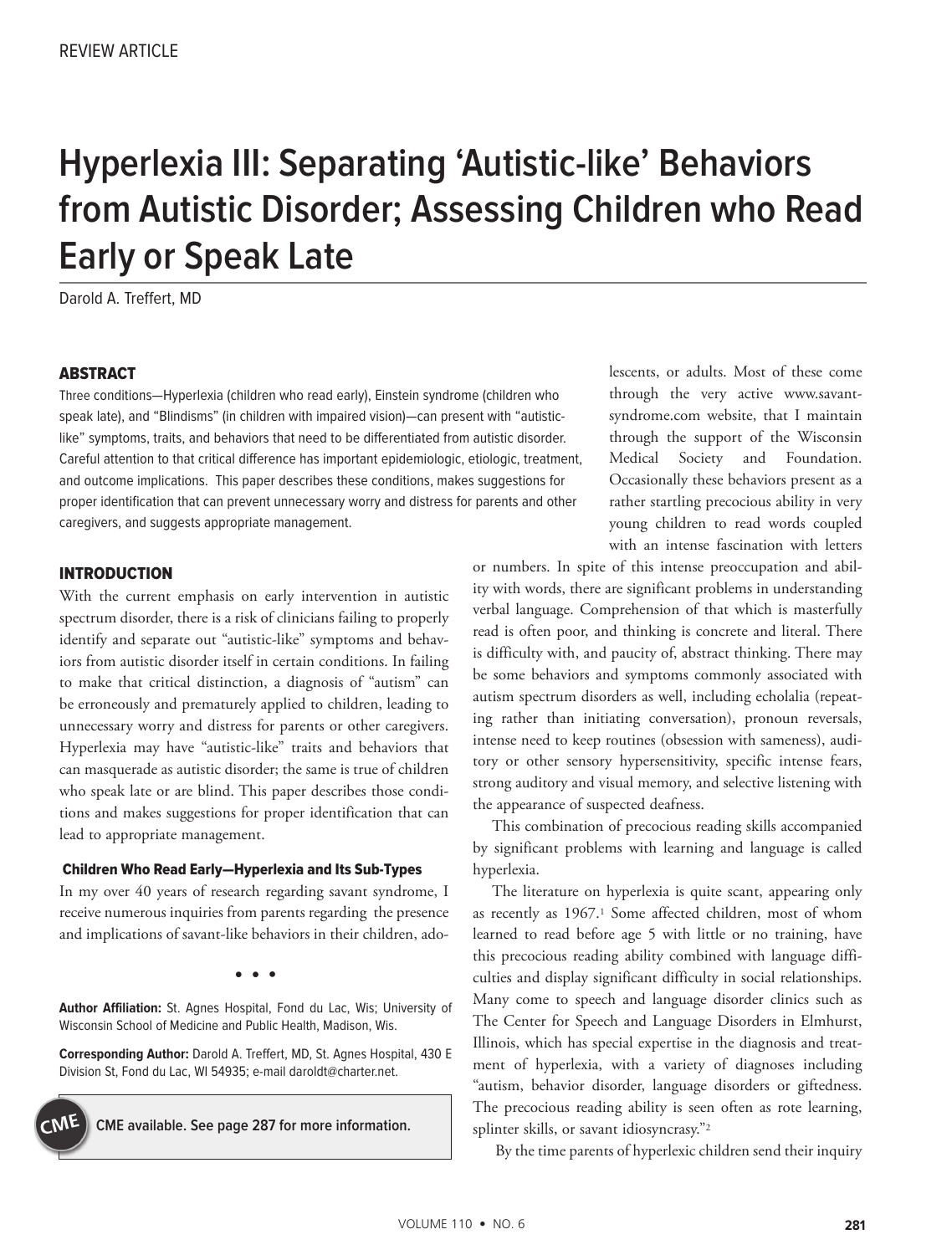to the savantsyndrome.com website, their children often have gone through numerous evaluations, with various confusing and contradictory diagnoses applied including autistic disorder, pervasive developmental disorder (PDD), Asperger's disorder, attention deficit disorder (ADD), or language disorder. In other instances, there is no diagnosis applied except "precociousness." Controversy exists as to whether hyperlexia is related to a serious developmental disorder such as autism or a distinct speech or language disorder, or, in some instances, simply advanced word recognition skills in a neurotypically developing child.

The literature to-date does not provide a great deal of help for making the distinction between hyperlexia being an autistic/ PDD spectrum disorder, or a separate, distinct language disorder. Importantly, though, it appears that in the latter instance, the prognosis overall is quite good. According to Kupperman and her coworkers at the Center for Speech and Language Disorders clinic, when children with hyperlexia were first seen at the clinic at age 2 or 2½, they had difficulty understanding language. They may have used a few words, but they often they were echolalic. Their behavior in some ways looked autistic. However, on follow-up some of these children emerged out of that autism, although some retained some aloofness or antisocial or oppositional behaviors. But over time, the aloneness and self-stimulating behaviors decreased dramatically as language comprehension and expressive language improved. By the time many of the hyperlexic children were in 1st or 2nd grade, many of the "autistic" behaviors had diminished and, while remaining aloof, the children had begun to socialize more.2 In short, they emerged significantly from their "autism" because it was not autistic disorder at all.

A 1999 article by Nation provides a comprehensive review of the literature to that date.3 One section of the article examines the relationship of hyperlexia to developmental disorders such as autism. The author concludes that hyperlexia, while present in some children with autistic disorder, is not specific to autistic disorder or confined to that condition. Instead, hyperlexia can be seen in nonautistic persons, many of whom do have transient, autistic-like symptoms and behaviors.

Based on cases that continue to come to my attention, it has been my experience that hyperlexia needs to be subdivided into 3 distinct categories: type I, type II, and type III. In so doing, the often-expressed view that hyperlexia is, in all cases, a form of autism can be properly dispelled and prognoses appropriately applied, much to the relief of many concerned and distressed parents.

## Hyperlexia, Type I

Children who fall into the hyperlexia, type I category are very bright, normal (neurotypical) children who simply read early,

to the amazement of their families and teachers. Often one or both parents have read frequently and patiently to their children. Very early, the child begins to "read" the book—this is actually rather prolific memorization of the book triggered by the words and pictures on the pages. Soon, however, the child is actually reading the words in the book, rather than just memorizing them, and that reading ability can then be transferred to other books. The child is reading at a 1st- or 2nd-grade level in preschool, kindergarten, or even earlier. At some point, most of the other children in the class catch up as they begin to read.

This group of hyperlexic children are early, or precocious readers. They are bright, neurotypical children who happen to read early and show no signs of autistic-like behaviors.

# *Case Example 1*

JT's mother read regularly to her children at nap time and bedtime. At age 3, JT would watch her mother's lips intently as she read "Little Black, The Pony" to her. Then one day JT read the book to her mother instead of the other way around. The father was skeptical, and indicated JT had probably just "memorized" the book. Not so. Mother gave JT a newspaper article she had never seen before, and JT read it perfectly.

At nursery school, JT astonished her teachers as she read to her classmates. With formal testing, JT was reading at a 6th grade level at age 3 with full comprehension ability and otherwise neurotypical functioning. Eventually, JT's classmates caught up with her reading ability. But her advanced reading skills continued to serve her well. She went on to become a successful attorney and mother who now reads regularly to her own children.

#### *Case Example 2*

LM, now 34, began to read shortly before age 3. She was obsessed with words and letters and was never without a book. She pointed out signs and other lettering everywhere and pointed out spelling errors and typos wherever they occurred. While perhaps not understanding entirely what she was reading, the enjoyment she got from reading was what she called the "music of the language." She would sometimes begin reading in the middle of a book; it didn't really matter. Reading was soothing, no matter the story.

LM was good at math and had musical talent as well, including perfect pitch. Psychological testing was carried out to see if LM was a child prodigy. She said, "I was not, but at the end of it was proclaimed 'normal'." Social awkwardness was a problem as a child, and she had few friends.

LM's family immigrated to the United States when she was 13. She was enrolled in a private school through a scholarship and, without any formal instruction in English, became fluent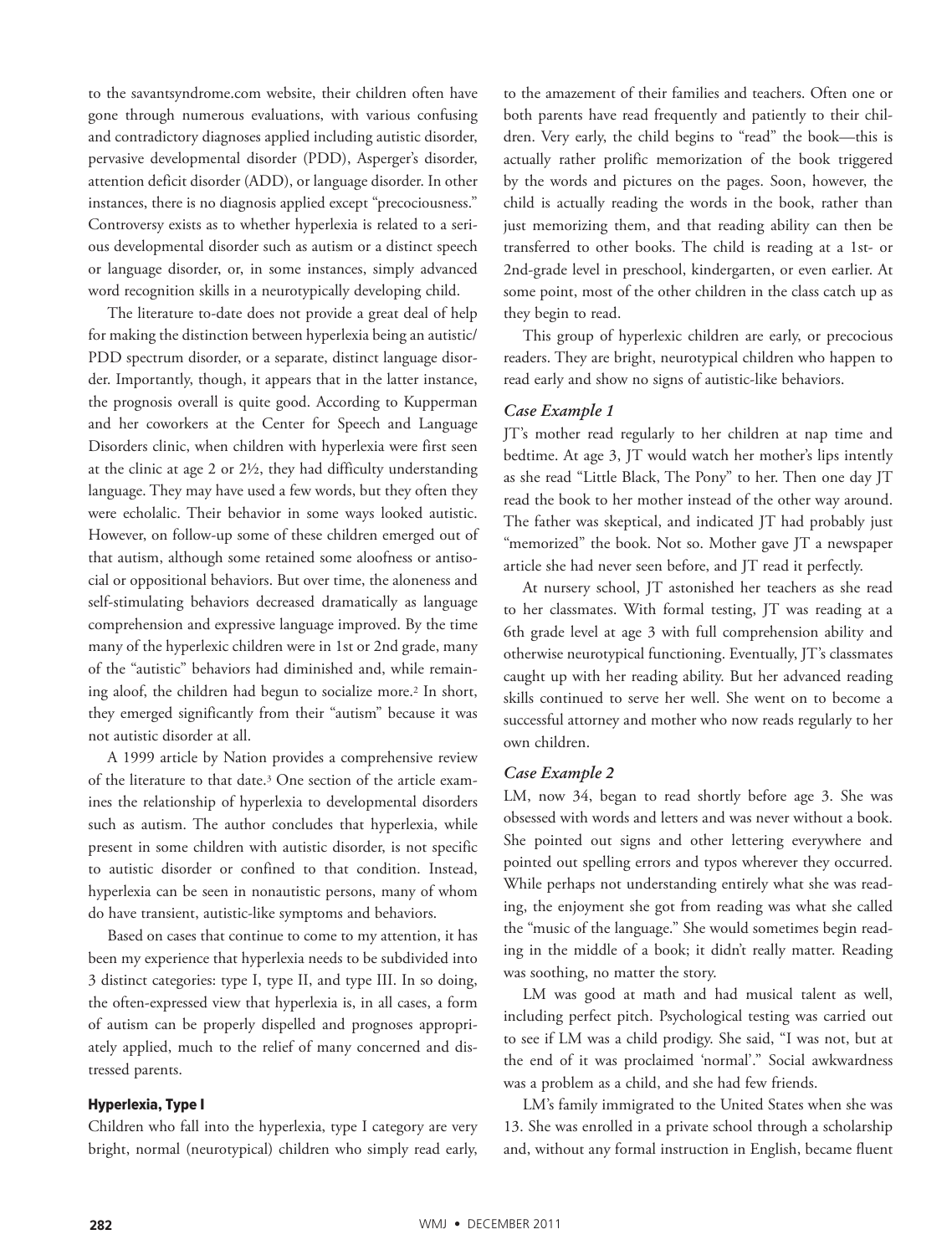in English within that first year. Following high school, LM completed a Master's degree in engineering, obtained a law degree, and is now a patent attorney at a large law firm. Her social skills have largely normalized. LM finds her advanced reading skills continue and said they are incredibly useful in her profession. Her memory for verbatim sketches of text is very useful in legal research. Her colleagues admire her ability to spot typos at a glance, and her very rapid reading ability continues to be an asset in her work.

LM hesitates to label her early reading ability a disorder at all. She feels, instead, her ability was an asset, not a liability, and certainly not a "disorder." She said, "I was fortunate to have grown up when that diagnosis did not exist. The only label that my parents even thought of was 'gifted'."

Others, myself included, share that hesitation to label what I refer to as hyperlexia I as "hyperlexia" at all, lest it be considered a disorder in otherwise neurotypical children. In recent years, the term hyperlexia—early reading ability—has been too often mistakenly identified as being a "splinter skill" in children with autism, which, in most instances it is not. I have received messages from adults who wrote to tell me they were in the hyperlexic I category as children and grew up perfectly normally with no lingering residuals of any autistic-like traits or behaviors.

In short, hyperlexia I is not a disorder; it requires no treatment. Rather it is a very interesting phenomenon in otherwise usually very bright, neurotypical children who startle their parents and others with precocious reading ability. While peers eventually catch up in reading skills, hyperlexia I bodes well for future academic success in those children with this unusual ability.

#### Hyperlexia, Type II

Children in the type II category have hyperlexia as a splinter skill as part of an autistic spectrum disorder. They read voraciously, usually with astonishing memory for what they read, and often have other memorization abilities, sometimes linked with number or calendar calculating skills. These splinter skills are seen along with the characteristic language, social, and behavioral symptoms seen in autistic spectrum disorders. They usually carry a diagnosis of autistic disorder, Asperger's disorder or pervasive developmental disorder (PPD/NOS). These cases include the several subtypes of autistic disorder such as classic early infantile autism, early onset autism, or late onset, regressive autism.

In this group, it is the hyperlexia as a splinter skill that raises the question of savant syndrome. But for even those for whom the diagnosis of autism spectrum disorder is appropriate, the precocious reading and decoding abilities can be used as a tool to support the development of language and reading comprehension, language expression, and social skills. Clinical presentation, course of illness, and prognosis are those seen in autistic spectrum disorders.

#### Hyperlexia, Type III

Hyperlexia III is a less frequently recognized form of hyperlexia. It is not an autistic spectrum disorder (ASD), even though there are some autistic-like traits and behaviors that gradually fade as the child gets older.

These children read early, often show striking memorization abilities, and sometimes have precocious abilities in other areas as well. They may show unusual sensory sensitivity, echolalia, pronoun reversals, intense need for sameness and resistance to change, specific fears or phobias, have lining/stacking rituals, and/or strong visual and auditory memory. Unlike children with ASD, however, they are often very outgoing and affectionate with family, even though reserved and distant with peers and would-be playmates. They do make eye contact and can be very interactive with persons close to them. These children seem quite bright, inquisitive, and precocious in some areas overall. Reading and memorization are conspicuous and often quite amazing. There may other autistic-like behaviors as well. But over time, they fade, and these children are then quite typical for their age. The prognosis for these children is excellent as they outgrow the "autism" they never had.

# *Case Example 1*

A mother wrote: "Reading the summary on your website is like reading the description of my daughter in every way. She was a late talker, socially avoidant with those she didn't know well, and began reading at age 2 ½ or so (it's hard for me to tell when she started, as I assumed she was memorizing books until this point). In your words, she was 'autistic-like' but the diagnosis never seemed right on a number of measures. She was diagnosed with autism a few months before she turned 3, but it never quite fit. After 15 months of interventions, she is now a normal (whatever that means) 4½ year old, and the consensus is that she was misdiagnosed. That said, she continues to display a number of precocious skills (reading, math, spatial skills, expressive language, etc) and, while not delayed in any measurable sense, she is also an unusual child with respect to social relationships (precocious these days), sensory issues, and activity level."

This mother indicated that while she was "relieved that autism is no longer an issue," she was having difficulty making educational choices for her daughter, including whether to send her to kindergarten early based on her advanced academic functioning (generally at a 2nd grade level) or to hold her back a year because her social and emotional skills while no longer delayed were not entirely consonant, as yet, with her academic abilities.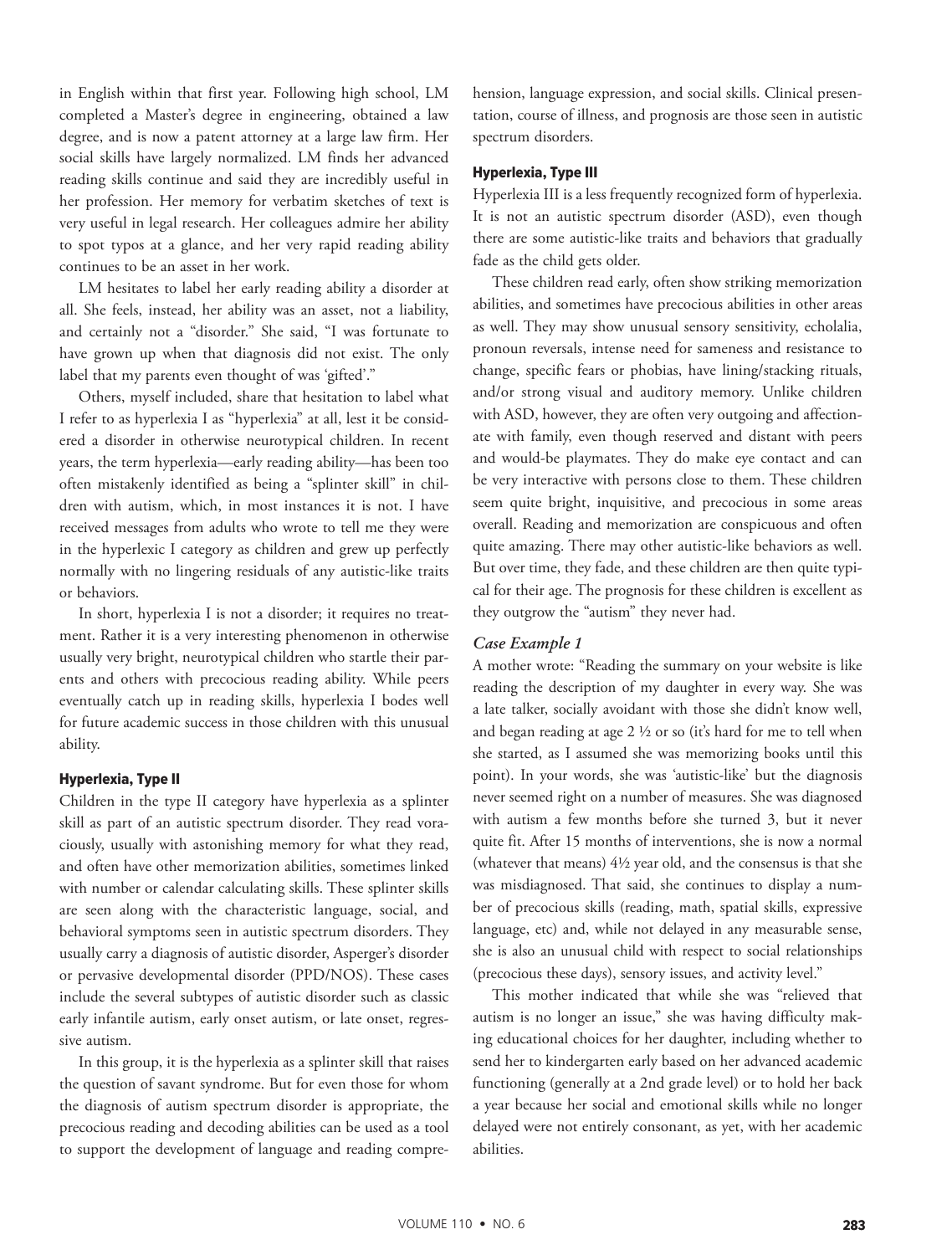## *Case Example 2*

Another mother sent me a video of her son, NS, reciting the alphabet at age 23 months. He "sees letters and numbers everywhere and spells out the names of the stores."

NS was given a "clear" diagnosis of autism by a psychologist after referral by a neurologist when the child was 12 months old because he never pointed, clapped, or waved. However, before he turned 2, NS had about 100 words, and by his 2nd birthday, he was putting 2 words together and "was doing great and was gaining more and more skills every month. He was happy and loved to learn," said his mother. In spite of the diagnosis of autism, NS was communicating well at age 2, and while content playing alone, he did copy and imitate other children and especially enjoyed older children ages 4-6. He would give his family plentiful hugs and kisses and knew all of his colors.

At that point, his mother wrote, "Many people who meet NS—and I tell them he has autism—are surprised, I think, because for the most part he is engaged and social. He has done well with the ABA (Applied Behavioral Analysis therapy). The fascination with the letters and numbers is strange, however."

About 6 months later, I received a follow-up on NS from his mother: "I wanted to thank you for your words of encouragement. You were right. NS is doing very well. He has caught up and is at age level for his language. He continues to be VERY social and affectionate. He still loves letters and numbers. His skills have increased, and at age 2½ years he counts and recognizes up to 40 and can tell you what starts with the letter 'b', 'a', 'z' and so on. He is mimic reading also. He doesn't know how to read, but for example will read 'b…l…u…e' and then say 'Yes, it's blue.' He is social, however he doesn't do much pretend play. He loves to play with his cousins, run around the house, go to the park and play with other kids. From my account right now, I have a regular 2 year old who had some special extras!!"

#### *Case Example 3*

GM was 5 years old when his mother first wrote to me in 2002. "GM was hyperlexic as a child. He showed autistic-like symptoms early on, but as language emerged, they have all but disappeared. He still struggles with vocabulary and usage, but thankfully he is a motivated child who is trying so hard to develop coping mechanisms to manage this unique learning style. As you know, there is much debate about hyperlexia and into which diagnostic category it falls. You have outlined them very well, I think. It was a long and difficult road for me as a mother trying to get a handle on things. I wish I had seen the article sooner."

I received an 8-year follow-up from GM's mother in 2010. GM was then 13½ "and doing exceptionally well." At that time, GM was an A/B student. He was "on the quiet side until he was comfortable." He had no sensory issues and did fine with friends and when in groups. "Earning a black belt in tae kwon do helped with confidence on many fronts. Skills-wise GM is a musical whiz. He has what you referred to once as super-abilities. He took classical piano for 5 years and played beautiful music, but the rock star in him loves drums. Once he discovered percussion, you'd think he had been playing them forever. His talent is innate."

"GM knows he is hyperlexic. Sometimes when there is a big group talking all at once he has difficulty following the chatter. He experiences the same when there is a lot of unfamiliar information to digest in certain subjects like history and science. That said, he copes very well and is exceptionally comfortable asking for help or clarity. He is the sweetest, most thoughtful kid. He has a very kind heart that melts mine. I couldn't be more pleased with his management of hyperlexia. He undoubtedly falls into the 3rd group you described. Though the early years were very challenging and often lonely, I treasure his leaps and tenacity. He is my hero."

#### *Case Example 4*

When AB was 2.3 years old, he was diagnosed by a speech therapist as having PDD-NOS in that he was reading sight words but had very little pragmatic language and delayed social skills. His parents took him to 2 developmental pediatricians, both of whom felt that while AB did have many autistic-like flags—poor eye contact, expressive/receptive language delays, lining/stacking behaviors, under-sensitivity to pain, and early reading—he did not fit the PDD-NOS clinical picture.

His mother recently wrote "that through whatever research I could find, your type III hyperlexia seemed like the best fit description of AB—and gave me some optimism. Now a year later, with the help of speech therapy and a small preschool for kids with special needs, AB is speaking in full sentences, initiating conversations, developing pretend play, and is very engaged. His language is still out of sync with his reading ability—he's not quite there with question words, and I expect that he is still not quite at age level for expressive/receptive language, while he is easily reading at a 1st/2nd grade level. I am sure we will continue to face challenges, but it is truly remarkable how much he has changed now that his language has improved."

In subsequent correspondence, AB's mother listed some of the other autistic-like behaviors AB did show for a period of time: rituals and insistence on sameness, knew letters and numbers to 100 before he said 'mama', more interested in page numbers in a book or the color of the page than the pictures or the story, obsessed with letters and numbers, and atypical language development with a large collections of nouns by age 2 but not spontaneously combining words. At age 9 months, he carried his magnetic alphabet letters from one room to another,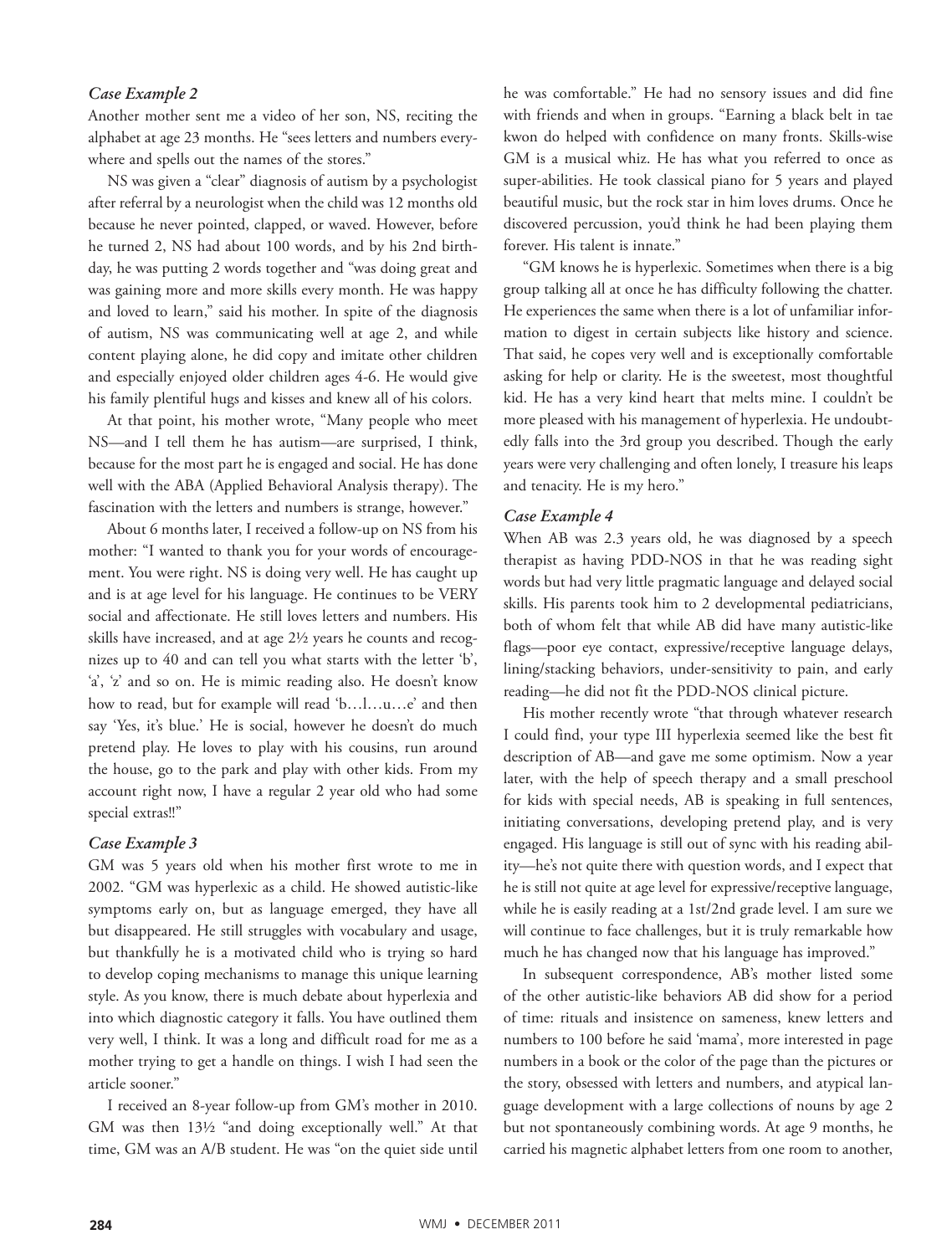always in the same (nonalphabetical) order, and at age 2 did 24-piece jigsaw puzzles in the same order each time.

AB's parents just had their first conference after AB had attended his new preschool. Mother reports that "socially, AB was described as 'the ring leader' and 'concerned about how all the kids are feeling' and 'adaptable'. "Ironically his language was rated higher than his gross motor skills (which are perfectly fine—he has never been in OT)."

#### Children who Talk Late

In his book *Late Talking Children*, Thomas Sowell pointed out how often autistic-like symptoms appeared in children with delayed speech in a group of 46 such children based on parental reports.4 In a follow-up book 4 years later—*The Einstein Syndrome: Bright Children Who Talk Late*—Sowell wrote, "Many parents wrote to me to say they were astonished to read about things that seemed like an eye-witness description of their own child and their own family. One mother said that she got goose-bumps reading descriptions that fit her child and her family so closely, while other mothers have reported simply weeping as they read for the first time something that so obviously fitted their own puzzling child."5 Sowell's experience with late-talking children thus mirrored my own findings with children who read early.

Sowell was careful to point out that in some cases, the diagnosis of ASD was correct, and delayed speech can, in certain cases, be a part of an ASD or other physical condition. But he also found that sometimes cases of delayed speech were being inappropriately diagnosed as autism by persons not particularly qualified to do so. Beyond that, "There are the experts specializing in autism. They are in one sense particularly well qualified for saying whether a given child does or does not fit this category. On the other hand, to some of the experts, 'autism' is just a label to be used for sake of expediency in getting government funding of help that the child needs on other grounds. Others are engaged in a campaign to downgrade the shock of the term by applying it widely."

The 2 books together summarize experience with the 46 original families plus a new group of 239 late-talking children. Some of those fit what Sowell describes as the Einstein syndrome—exceptionally bright but exceptionally late in beginning to speak—but he recommends careful professional evaluation for any child with delayed speech. He also found, based on correspondence with parents, that some children who speak late have transient autistic-like symptoms that faded over time in children in whom a diagnosis of autism had been prematurely and mistakenly applied. With that error came the same worry, concern, and pessimism in those families that some of the parents of hyperlexic III children were experiencing as expressed in correspondence with me.

#### Visual Impairment

Hyperlexia is not the only circumstance where a distinction between autism and autistic-like is critical; that same differential diagnosis is important in children who are visually impaired. Teachers and parents of visually impaired children often refer to what are called "blindisms" in such children. In a 1998 article, Ek, Ferrell, Jacobson, and Gillberg point out that "blindisms"—stereotypical movements, language problems, and certain other behaviors—are common in children with congenital or other types of blindness.<sup>6</sup> Hobson described the similarities in development during preschool age (3-4 years) between blind children and those with autism.7 In both groups, impairments in symbolic play, confusion in the use of language, and stereotypes were frequent. Many of the autistic features observed in the young, blind child without cerebral damage disappeared with age. As the child acquired a better understanding of the surrounding world, and with the development of language, a basis for sharing experiences and feelings with other people developed. According to Hobson, "blindness seems to delay rather than prevent development in these respects."

In 2010, Hobson and Lee did an 8-year follow-up study on 9 congenitally blind and 7 sighted children who met formal diagnostic criteria for autism.8 Follow-up of the 9 congenitally blind children with autism revealed that, in adolescence, only 1 still satisfied the criteria for the syndrome. In contrast, all of the 7 sighted autistic children did still meet the criteria for autism.

Autism, autistic symptoms, and blindisms are often confused with each other and may be difficult to separate in blind children. This distinction in visually impaired children, just as in children with hyperlexia, is critical if parents are to be spared unnecessary distress from a diagnosis improperly applied and, equally important, if the right course of treatment is to be applied to the right patient.

#### Other Conditions

The term "autistic-*like*" has it counterpart in other medical conditions. For example some patients on certain medications may have "Parkinson-*like*" side effects but do not have Parkinson's disease. In much the same way, some other central nervous system conditions—some transient—can produce "Alzheimer's-*like*" signs and symptoms but not be actual Alzheimer's disorder. Exceedingly careful history, observation, and examination is critical; it may be necessary to let the natural history of the disorder emerge before applying a definitive diagnosis or label that can have important, lasting consequences. Treatment can still be applied to target symptoms, but parents or others may be spared the unnecessary worry and fear that can accompany certain diagnoses.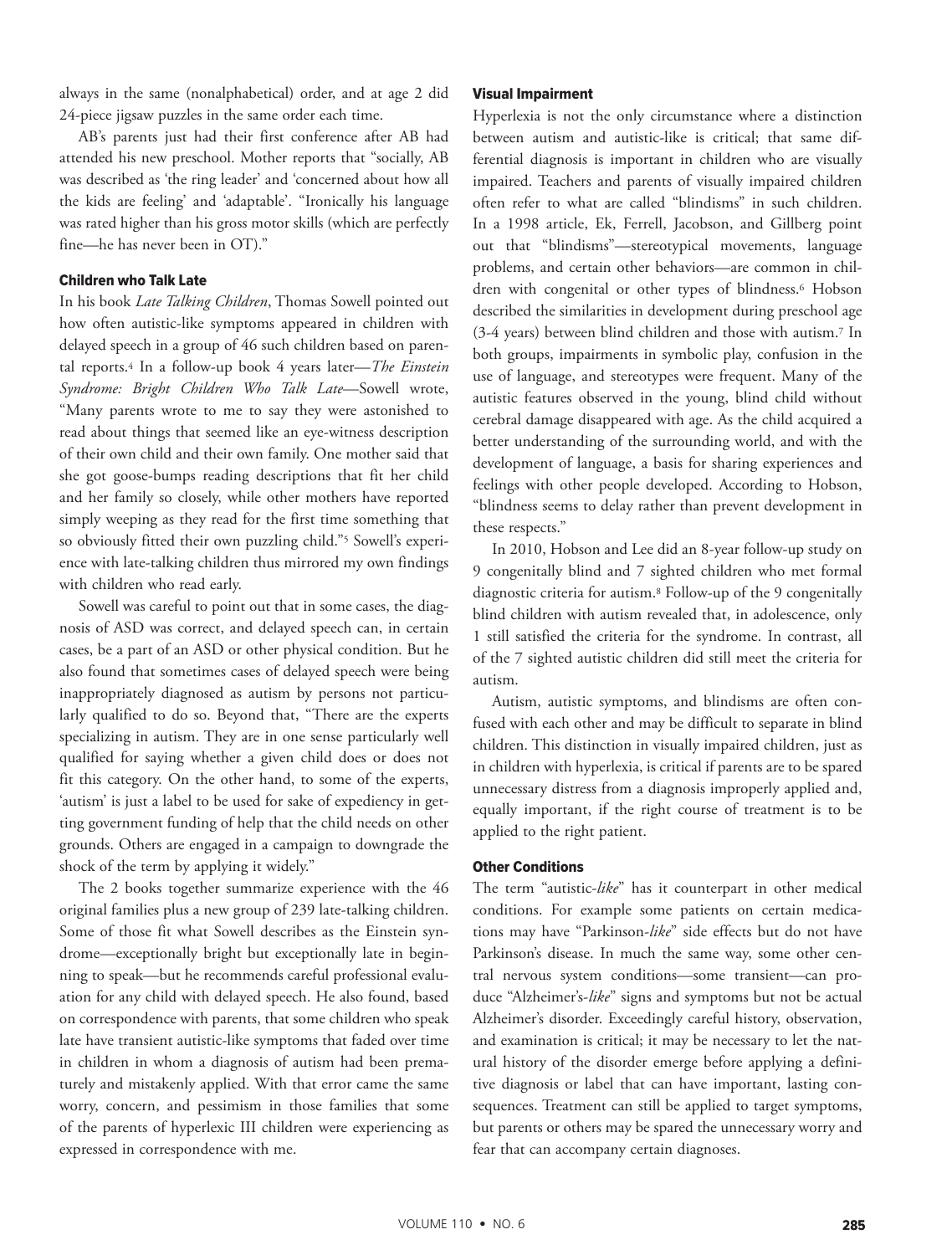## **CONCLUSION**

The first step in treatment is to make the proper diagnosis; management follows.

When precocious reading ability and extraordinary fascination with words present in a very young child, especially when accompanied by other language or social problems that might suggest an autistic spectrum disorder, a comprehensive assessment by a knowledgeable professional or team familiar with the differential diagnosis of the various forms of hyperlexia is indicated. That same comprehensiveness and caution needs to be applied to children with delayed speech or visual impairment.

As with any disorder, the first step in treatment is to have the proper diagnosis made by a skilled clinician. In some cases, hyperlexia, for example, can be a splinter skill in a true diagnosis of autistic disorder. However, caution needs to be used before applying that diagnosis to children with hyperlexia as a presenting symptom. The need for that caution stems from the pervasive, mistaken notion that hyperlexia in a very young child is always linked to autism. When a diagnosis or label of autism is prematurely and erroneously applied to a child who may be more appropriately identified as having hyperlexia III, it produces much unwarranted stress, burden, and worry for parents and leads to mistaken predictions regarding prognosis.

The abundance of caution and watchful observation I recommend in children who read early, speak late, or have visual impairment does not preclude intervention and treatment while the "natural history" of the disorder separates out hyperlexia III, Einstein syndrome or blindisms from autistic disorder. Speech and language therapy, occupational therapy, and ABA to address the areas of speech and comprehension, sensory issues, social isolation and ritualistic behaviors, for example, can all help with the autistic-like symptoms, just as they do in those children with actual autistic disorder.

The abundance of caution works in the other direction as well. Just as there is risk in making "false positive" diagnoses of ASD in children who read early, speak late, or are visually impaired, there is also the risk of giving "false hope" in those instances where certain symptoms are a part of autistic spectrum disorder. My answer to both those risks: careful, comprehensive evaluation by skilled clinicians knowledgeable about ASD as well as hyperlexia III, Einstein syndrome, and blindisms. From

such an informed consultation, equally informed intervention strategies will emerge, whatever the proper diagnosis.

From my correspondence with parents, I found that even those parents whose children did have ASD as the underlying disorder in which hyperlexia, delayed speech, or blindisms were the presenting symptoms also were helped, and relieved, when directed to knowledgeable treatment resources in their community. Hopefully, as the literature continues to evolve on hyperlexia, there will be more clarification regarding the classification of hyperlexia into its subgroups and, correspondingly, more information will be disseminated where it will become increasingly clear that delayed speech or blindisms can be autistic-like symptoms, rather than autism itself. Then even more resources will emerge for comprehensive evaluation and tailored treatment principles for those children, into whichever group or subgroup they belong.

The beginning of wisdom is to call things by their right names. There are vital distinctions between autistic-like symptoms and autistic disorder in children who read early, speak late, or have visual impairment. Careful attention to those critical differences has important epidemiologic, etiologic, treatment, and outcome implications.

**Financial Disclosures:** None declared.

**Funding/Support:** None declared.

**Planners/Reviewers:** The planners and reviewers for this journal CME activity have no relevant financial relationships to disclose.

#### REFERENCES

**1.** Silberberg N, Silberberg MC. Hyperlexia: specific word recognition skills in young children Exceptional Children. 1967;34:41-42.

**2.** Kupperman P (personal correspondence, 2009).

**3.** Nation K. Reading skills in hyperlexia: a developmental perspective Psychol Bul. 1999;125:338(3):338-355.

**4.** Sowell, Sowell T. Late Talking Children. New York: Basic Books; 1997.

**5.** Sowell T. The Einstein Syndrome: Bright Children Who Talk Late. New York: Basic Books; 2001.

**6.** Ek U, Fernell E, Jacobson L, Gillberg C. Relation between blindness due to retinopathy and autistic spectrum disorders: a population-based study. Develop Med Child Neurol. 1998;40:297-301.

**7.** Hobson RP. Autism and Development of the Mind. Hove: Lawrence Erlbaum;1993.

8. Hobson RP. Reversible autism in congenitally blind children? a controlled followup study. J Child Psychol Psychiatr. 2010;51(11):1235-1241.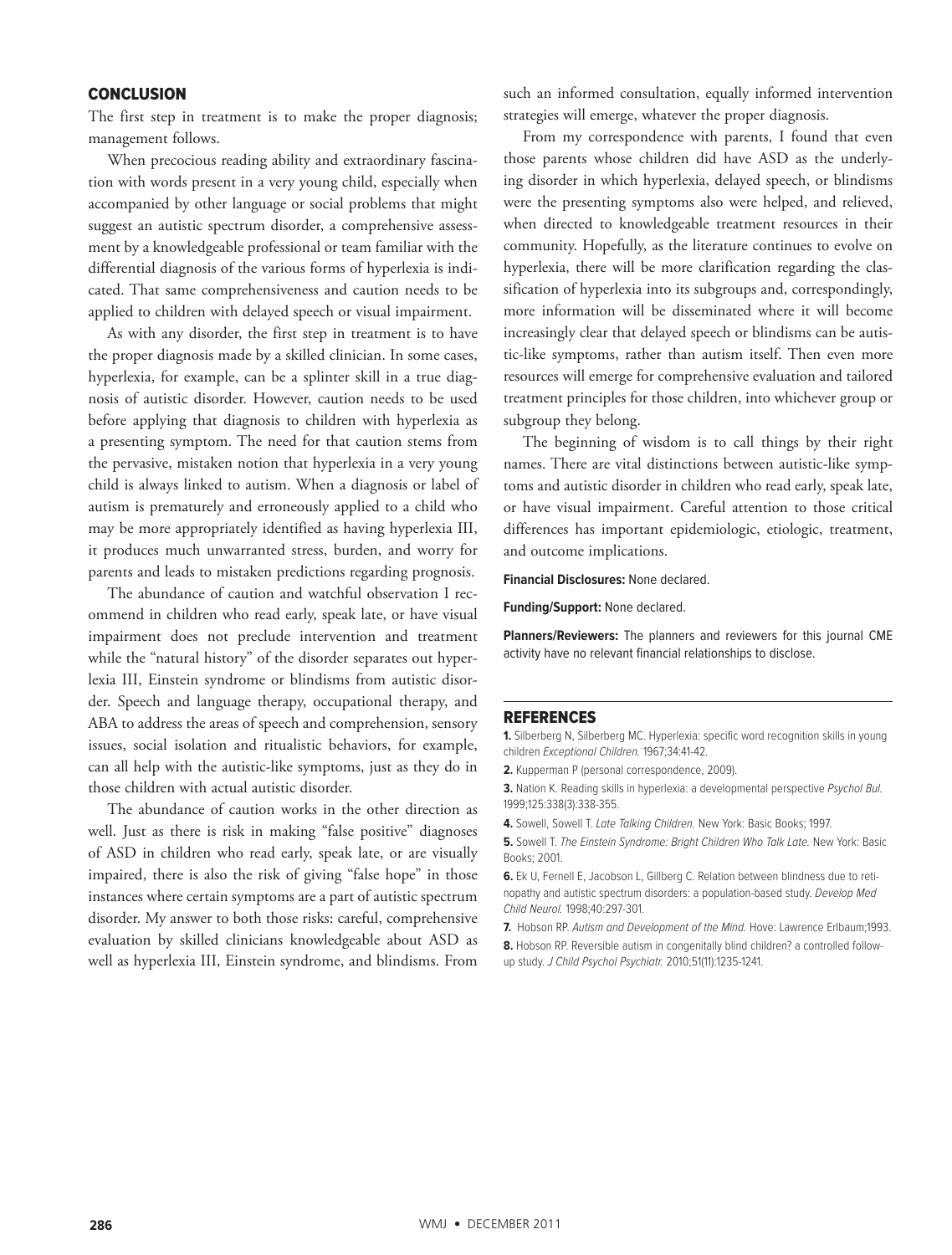# **Quiz: Hyperlexia III: Separating 'Autistic-like' Behaviors from Autistic Disorder**

# EDUCATIONAL OBJECTIVES

- 1. To be able to properly identify and separate "autisticlike" symptoms from autistic spectrum disorder (ASD) in children who read early, speak late, or are blind.
- 2. To be able to provide examples of hyperlexia types I, II, and III for children who read early; Einstein syndrome for children who speak late; and "blindisms" for children who are severely visually impaired.
- 3. To understand implications for diagnosis, treatment, and outcome in each of these conditions compared to ASD.

# PUBLICATION DATE: December 17, 2011

**EXPIRATION DATE:** December 17, 2012

# **QUESTIONS**

- 1. The presence of hyperlexia can be:
	- $\Box$  A. Evidence of a serious developmental disorder such as autism.
	- $\Box$  B. A distinct speech and language disorder
	- $\Box$  C. Advanced word recognition in a neurotypically developing child.
	- $\Box$  D. All of the above.
- 2. Hyperlexia, while present in some children with autistic disorder, is not always linked to that condition.
	- $\Box$  True
	- $\Box$  False

• • •

You may earn CME credit by reading the designated article in this issue and successfully completing the quiz (75% correct). Return completed quiz to WMJ CME, 330 E Lakeside St, Madison, WI 53715 or fax to 608.442.3802. You must include your name, address, telephone number, and e-mail address.

The Wisconsin Medical Society (Society) is accredited by the Accreditation Council for Continuing Medical Education (ACCME) to provide continuing medical education for physicians. The Wisconsin Medical Society designates this journal-based CME activity for a maximum of 1.0 AMA PRA Category 1 Credit™. Physicians should claim only the credit commensurate with the extent of their participation in the activity.

- 3. Which of the following is not true of the "Einstein syndrome"?
	- $\Box$  A. The presence of exceptional brightness in children who were late in learning to speak.
	- $\Box$  B. The presence of transient "autistic-like" symptoms that can mirror those of children who read early.
	- $\Box$  C. A clear link of the delayed speech to ASD.
- 4. "Blindisms"—stereotypical movements, language problems, and other behaviors similar to those seen in autistic children—can occur in some congenitally blind children. Which of the following is true?
	- $\Box$  A. These autistic features tend to disappear with age in blind children without cerebral damage.
	- $\Box$  B. These autistic features persist into adolescence and adults in these blind children just as they do with matched, sighted children with autism.
- 5. For children who read early or speak late, identify which of the following is/are true:
	- $\Box$  A. The first step is a comprehensive assessment by a knowledgeable multidisciplinary team to sort out autism from autistic-like conditions.
	- $\Box$  B. Whether the hyperlexia, Einstein syndrome or "blindisms" are part of an "autistic spectrum disorder"or a transient "autistic-like" condition, treatments typically associated with ASD may be indicated and effective for either condition.
	- $\Box$  C. Eventually, there is a significant difference in outcome between ASD and autistic-like conditions.
	- $\Box$  D. Eventually, there is no difference in outcome between ASD and autistic-like conditions.